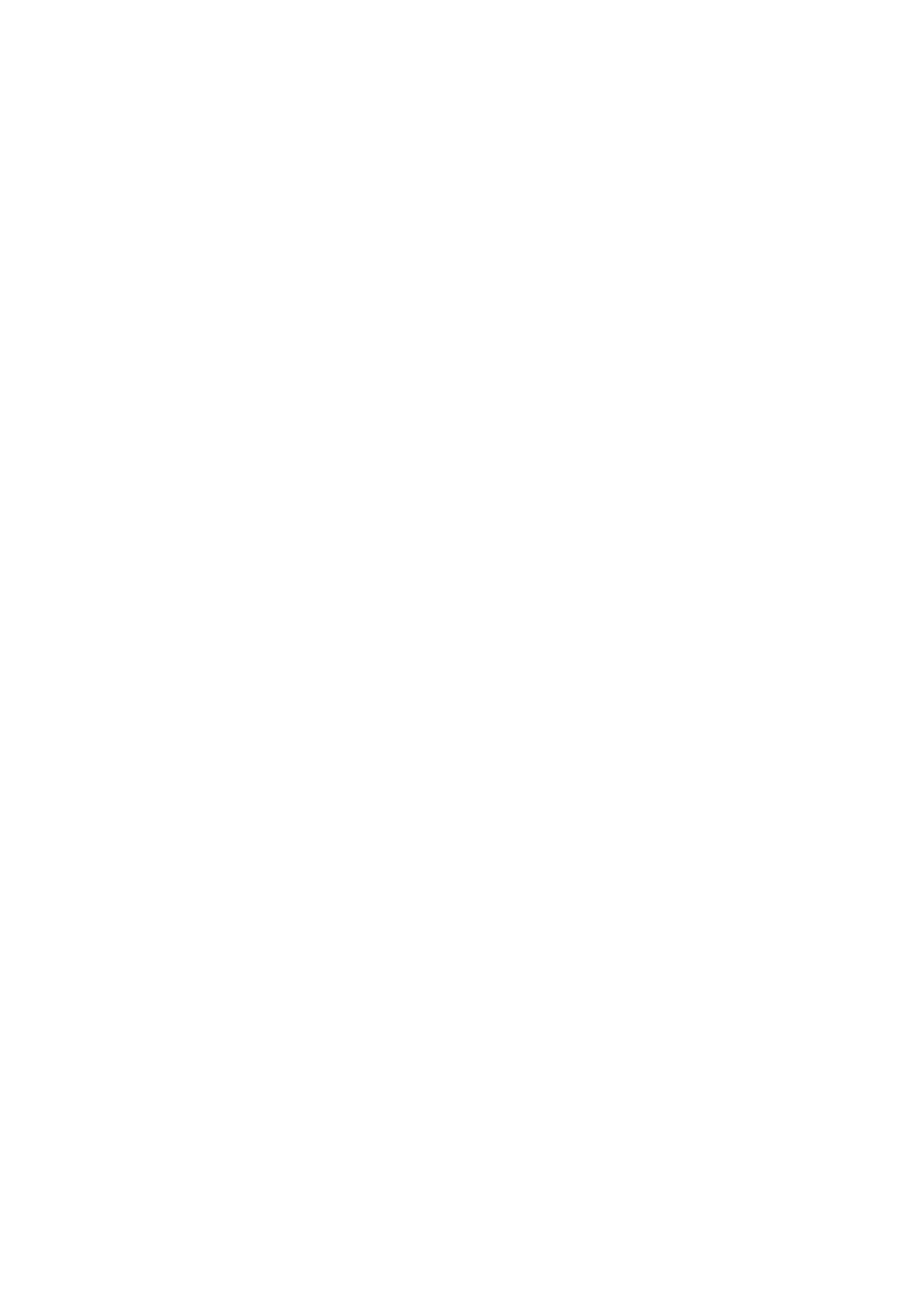#### **3. Formulation of the problem**

We consider a homogeneous, transversely isotropic thermoelastic body initially at uniform temperature  $T_0$ . We take a rectangular Cartesian co-ordinate system  $(x_1, x_2, x_3)$  with  $x_3$  axis pointing normally into the half space, which is thus represented by  $x_3 \ge 0$ . We consider the plane such that all particles on a line parallel to  $x_2$  – axis are equally displaced, so that the field component  $u_2 = 0$  and  $u_1, u_3$  and  $\varphi$  are independent of  $x_2$  we have used appropriate transformations following Slaughter [14] on the set of equations (1)-(3) to derive the equations for transversely isotropic thermoelastic solid with two temperature and without energy dissipation and we restrict our analysis to the two dimensional problem with

$$
\vec{u} = (u_1, 0, u_3). \tag{7}
$$

Equations  $(1)$  -  $(3)$  with the aid of  $(7)$  take the form

$$
c_{11}\frac{\partial^2 u_1}{\partial x_1^2} + c_{44}\frac{\partial^2 u_1}{\partial x_3^2} + (c_{13} + c_{44})\frac{\partial^2 u_3}{\partial x_1 \partial x_3} - \beta_1 \frac{\partial}{\partial x_1} \left\{\varphi - \left(a_1 \frac{\partial^2 \varphi}{\partial x_1^2} + a_3 \frac{\partial^2 \varphi}{\partial x_3^2}\right)\right\} = \rho \frac{\partial^2 u_1}{\partial t^2},\tag{8}
$$

$$
(c_{13} + c_{44})\frac{\partial^2 u_1}{\partial x_1 \partial x_3} + c_{44} \frac{\partial^2 u_3}{\partial x_1^2} + c_{33} \frac{\partial^2 u_3}{\partial x_3^2} - \beta_3 \frac{\partial}{\partial x_3} \left\{ \varphi - \left( a_1 \frac{\partial^2 \varphi}{\partial x_1^2} + a_3 \frac{\partial^2 \varphi}{\partial x_3^2} \right) \right\} = \rho \frac{\partial^2 u_3}{\partial t^2},\tag{9}
$$

$$
k_1 \frac{\partial^2 \varphi}{\partial x_1^2} + k_3 \frac{\partial^2 \varphi}{\partial x_3^2} = T_0 \frac{\partial^2}{\partial t^2} \left( \beta_1 \frac{\partial u_1}{\partial x_1} + \beta_3 \frac{\partial u_3}{\partial x_3} \right) + \rho C_E \frac{\partial^2}{\partial t^2} \left\{ \varphi - \left( a_1 \frac{\partial^2 \varphi}{\partial x_1^2} + a_3 \frac{\partial^2 \varphi}{\partial x_3^2} \right) \right\},\tag{10}
$$

 $t_{11} = c_{11}e_{11} + c_{13}e_{33} - \beta_1T$ ,  $t_{33} = c_{13}e_{11} + c_{33}e_{33} - \beta_3T$ ,  $t_{13} = 2c_{44}e_{13}$ ,

where

$$
e_{11} = \frac{\partial u_1}{\partial x_1}, \quad e_{33} = \frac{\partial u_3}{\partial x_3}, \qquad \qquad e_{13} = \frac{1}{2} \left( \frac{\partial u_1}{\partial x_3} + \frac{\partial u_3}{\partial x_1} \right), \quad T = \varphi - \left( a_1 \frac{\partial^2 \varphi}{\partial x_1^2} + a_3 \frac{\partial^2 \varphi}{\partial x_3^2} \right),
$$

 $\beta_1 = (c_{11} + c_{12})\alpha_1 + c_{13}\alpha_3, \qquad \beta_3 = 2c_{13}\alpha_1 + c_{33}\alpha_3.$ In the above equations we use the contracting subscript notations  $(1 \rightarrow 11,2 \rightarrow 22,3 \rightarrow$  $33,4 \rightarrow 23,5 \rightarrow 31,6 \rightarrow 12$ ) to relate  $c_{ijkl}$  to  $c_{mn}$ . The initial and regularity conditions are given by

$$
u_1(x_1, x_3, 0) = 0 = u_1(x_1, x_3, 0), \quad u_3(x_1, x_3, 0) = 0 = u_3(x_1, x_3, 0),
$$
  
\n
$$
\varphi(x_1, x_3, 0) = 0 = \dot{\varphi}(x_1, x_3, 0) \quad \text{for } x_3 \ge 0, \quad -\infty < x_1 < \infty,
$$
\n
$$
(11)
$$

$$
u_1(x_1, x_3, t) = u_3(x_1, x_3, t) = \varphi(x_1, x_3, t) = 0 \qquad \text{for } t > 0 \qquad \text{when } x_3 \to \infty \tag{12}
$$

To facilitate the solution, following dimensionless quantities are introduced:

$$
x'_1 = \frac{x_1}{L}, \quad x'_3 = \frac{x_3}{L}, \quad u'_1 = \frac{\rho c_1^2}{L \beta_1 T_0} u_1, \quad u'_3 = \frac{\rho c_1^2}{L \beta_1 T_0} u_3, \quad T' = \frac{T}{T_0}, \quad t' = \frac{c_1}{L} t, \quad t'_{11} = \frac{t_{11}}{\beta_1 T_0},
$$
  

$$
t'_{33} = \frac{t_{33}}{\beta_1 T_0}, \quad t'_{31} = \frac{t_{31}}{\beta_1 T_0}, \quad \varphi' = \frac{\varphi}{T_0}, \quad \alpha'_1 = \frac{a_1}{L}, \quad \alpha'_3 = \frac{a_3}{L},
$$
 (13)

where  $c_1^2 = \frac{c}{2}$  $\frac{a_{11}}{\rho}$  and L is a constant of dimension of length.

Using the dimensionless quantities defined by (13) into (8)-(10) and after that suppressing the primes we obtain

$$
\frac{\partial^2 u_1}{\partial x_1^2} + \delta_1 \frac{\partial^2 u_1}{\partial x_3^2} + \delta_2 \frac{\partial^2 u_3}{\partial x_1 \partial x_3} - \left[1 - \left(a_1 \frac{\partial^2}{\partial x_1^2} + a_3 \frac{\partial^2}{\partial x_3^2}\right)\right] \frac{\partial \varphi}{\partial x_1} = \frac{\partial^2 u_1}{\partial t^2},\tag{14}
$$

$$
\delta_4 \frac{\partial^2 u_3}{\partial x_3^2} + \delta_1 \frac{\partial^2 u_3}{\partial x_1^2} + \delta_2 \frac{\partial^2 u_1}{\partial x_1 \partial x_3} - p_5 \left[ 1 - \left( a_1 \frac{\partial^2}{\partial x_1^2} + a_3 \frac{\partial^2}{\partial x_3^2} \right) \right] \frac{\partial \varphi}{\partial x_3} = \frac{\partial^2 u_3}{\partial t^2},\tag{15}
$$

$$
\frac{\partial^2 \varphi}{\partial x_1^2} + p_3 \frac{\partial^2 \varphi}{\partial x_3^2} - \zeta_1 \frac{\partial^2}{\partial t^2} \frac{\partial u_1}{\partial x_1} - \zeta_2 \frac{\partial^2}{\partial t^2} \frac{\partial u_3}{\partial x_3} = \zeta_3 \left[ 1 - \left( a_1 \frac{\partial^2}{\partial x_1^2} + a_3 \frac{\partial^2}{\partial x_3^2} \right) \right] \frac{\partial^2 \varphi}{\partial t^2},\tag{16}
$$

where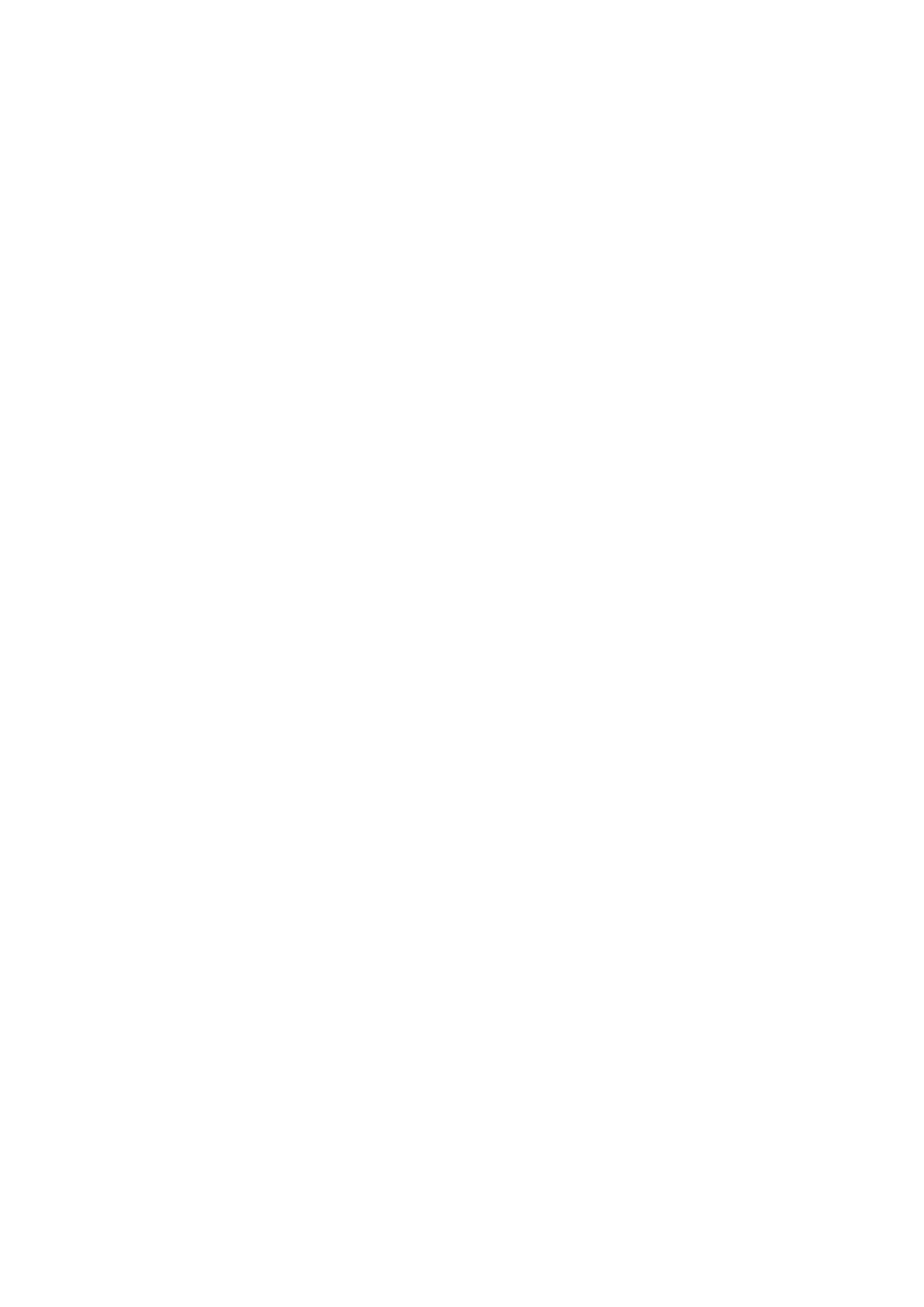where  $F_1$  and  $F_2$  are the magnitudes of the forces applied,  $\psi_1(x)$  and  $\psi_2(x)$  specify the vertical and horizontal load distribution functions respectively along  $x_1$  axis,  $H(t)$  is the Heaviside unit step function (Fig. 2).



**Fig. 1.** Normal and tangential loadings.

Substituting the values of  $\hat{u}_1$ ,  $\hat{u}_3$  and  $\hat{\varphi}$  from equations (20) – (22) in boundary conditions  $(25)$  and with the aid of  $(1)$ ,  $(4)-(6)$ ,  $(13)$ ,  $(17)$ , and  $(18)$ , we obtain the components of displacement, normal stress, tangential stress and conductive temperature as

$$
\widehat{\overline{u_1}} = \frac{F_1 \widehat{\psi_1}(\xi)}{s\Delta} \left( -M_{11} + M_{12} - M_{13} \right) + \frac{F_2 \widehat{\psi_2}(\xi)}{s\Delta} \left( M_{21} - M_{22} + M_{23} \right),\tag{26}
$$

$$
\widehat{\overline{u_3}} = \frac{F_1 \widehat{\psi_1}(\xi)}{s\Delta} \left( -d_1 M_{11} + d_2 M_{12} - d_3 M_{13} \right) + \frac{F_2 \widehat{\psi_2}(\xi)}{s\Delta} \left( d_1 M_{21} - d_2 M_{22} + d_3 M_{23} \right),\tag{27}
$$

$$
\hat{\overline{\varphi}} = \frac{F_1 \widehat{\psi}_1(\xi)}{s\Delta} \left( -l_1 M_{11} + l_2 M_{12} - l_3 M_{13} \right) + \frac{F_2 \widehat{\psi}_2(\xi)}{s\Delta} \left( l_1 M_{21} - l_2 M_{22} + l_3 M_{23} \right),\tag{28}
$$

$$
\widehat{t_{33}} = \frac{F_1 \widehat{\psi_1(\xi)}}{\widehat{\phi_2}} \left( -\Delta_{11} M_{11} + \Delta_{12} M_{12} - \Delta_{13} M_{13} \right) + \frac{F_2 \widehat{\psi_2(\xi)}}{\widehat{\phi_2(\xi)}} \left( \Delta_{11} M_{21} - \Delta_{12} M_{22} + \Delta_{13} M_{23} \right), (29)
$$

$$
\widehat{\overline{t}_{31}} = \frac{F_1 \widehat{\psi_1}(\xi)}{s\Delta} \left( -\Delta_{21} M_{11} + \Delta_{22} M_{12} - \Delta_{23} M_{13} \right) + \frac{F_2 \widehat{\psi_2}(\xi)}{s\Delta} \left( \Delta_{21} M_{21} - \Delta_{22} M_{22} + \Delta_{23} M_{23} \right), \tag{30}
$$

where

$$
M_{11} = \Delta_{22}\Delta_{33} - \Delta_{32}\Delta_{23}, \ M_{12} = \Delta_{21}\Delta_{33} - \Delta_{23}\Delta_{31}, \ M_{13} = \Delta_{21}\Delta_{32} - \Delta_{22}\Delta_{31},
$$
  
\n
$$
M_{21} = \Delta_{12}\Delta_{33} - \Delta_{13}\Delta_{22}, \ M_{22} = \Delta_{11}\Delta_{33} - \Delta_{13}\Delta_{31}, \ M_{23} = \Delta_{11}\Delta_{32} - \Delta_{12}\Delta_{31}
$$
  
\n
$$
\Delta_{1j} = \frac{c_{31}}{\rho c_1^2} i\xi - \frac{c_{33}}{\rho c_1^2} d_j \lambda_j - \frac{\beta_3}{\beta_1} l_j + \frac{\beta_3}{\beta_1 T_0} a_3 l_j \lambda_j^2 - \frac{\beta_3}{\beta_1} l_j a_1 \xi^2 \qquad j = 1, 2, 3,
$$
  
\n
$$
\Delta_{2j} = -\frac{c_{44}}{\rho c_1^2} \lambda_j + \frac{c_{44}}{\rho c_1^2} i\xi d_j \quad j = 1, 2, 3, \ \Delta_{3j} = \lambda_j l_j \quad j = 1, 2, 3, \ \Delta = \Delta_{11} M_{11} - \Delta_{12} M_{12} + \Delta_{13} M_{13}.
$$

**4.1. Concentrated force.** The solution due to concentrated normal force on the half space is obtained by setting

$$
\psi_1(x) = \delta(x), \qquad (x) = \delta(x), \tag{31}
$$

where  $\delta(x)$  is dirac delta function. Applying Laplace and Fourier transform defined by (17)- $(18)$  and  $(31)$ , we obtain

$$
\widehat{\psi_1(\xi)} = 1, \quad \widehat{\psi_2(\xi)} = 1. \tag{32}
$$

Using (32) in (26)- (30) , we obtain the components of displacement, stress and conductive temperature.

**4.2. Uniformly distributed force.** The solution due to uniformly distributed force applied on the half space is obtained by setting

$$
\{\psi_1(x), \psi_2(x)\} = \begin{cases} 1 & \text{if } |x| \le m \\ 0 & \text{if } |x| > m \end{cases}
$$
 (33)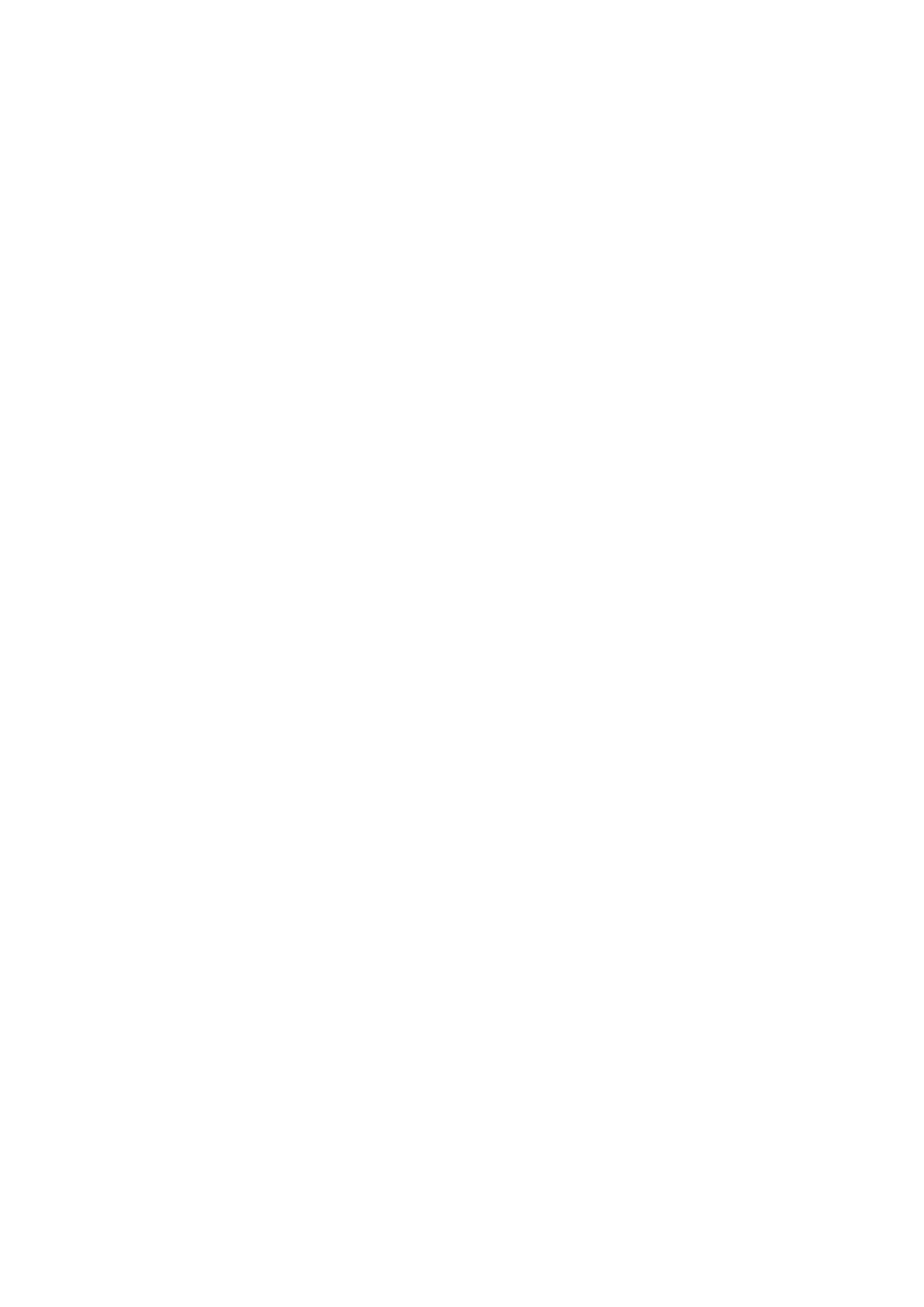### **7. Inversion of the Transformation**

To obtain the solution of the problem in physical domain, we must invert the transforms in equations (26)-(30). Here the displacement components, normal and tangential stresses and conductive temperature are functions of  $x<sub>3</sub>$ , the parameters of Laplace and Fourier transforms *s* and  $\xi$  respectively and hence are of the form  $f(\xi, x_3, s)$ . To obtain the function  $f(x_1, x_3, t)$  in the physical domain, we first invert the Fourier transform using

$$
\overline{f}(x_1, x_3, s) = \frac{1}{2\pi} \int_{-\infty}^{\infty} e^{-i\xi x_1} \hat{f}(\xi, x_3, s) d\xi = \frac{1}{2\pi} \int_{-\infty}^{\infty} |\cos(\xi x_1) f_e - i\sin(\xi x_1) f_0| d,
$$
(38)

where  $f_e$  and  $f_o$  are respectively the odd and even parts of  $\hat{f}$  ( $\xi$ ,  $x_3$ , s). Thus the expression (38) gives the Laplace transform  $\overline{f}(x_1, x_3, s)$  of the function  $f(x_1, x_3, t)$ . Following Honig and Hirdes [7], the Laplace transform function  $\overline{f}(x_1, x_3, s)$  can be inverted to  $f(x_1, x_3, t)$ .

The last step is to calculate the integral in equation (38). The method for evaluating this integral is described in Press et al. [15]. It involves the use of Romberg's integration with adaptive step size. This also uses the results from successive refinements of the extended trapezoidal rule followed by extrapolation of the results to the limit when the step size tends to zero.

#### **8. Numerical results and discussion**

Copper material is chosen for the purpose of numerical calculation which is transversely isotropic

 $c_{11} = 18.78 \times 10^{10}$  Kgm<sup>-1</sup>s<sup>-2</sup>,  $c_{12} = 8.76 \times 10^{10}$  Kgm<sup>-1</sup>s<sup>-2</sup>,  $c_{13} = 8.0 \times 10^{10}$  Kgm<sup>-1</sup>s<sup>-2</sup>,  $c_{33} = 17.2 \times 10^{10} \text{ K} \text{g} \text{m}^{-1} \text{s}^{-2}, \quad c_{44} = 5.06 \times 10^{10} \text{ K} \text{g} \text{m}^{-1} \text{s}^{-2} \quad , C_E = 0.6331 \times 10^3 \text{J} \text{K} \text{g}^{-1} \text{K}^{-1},$  $\alpha_1 = 2.98 \times 10^{-5} K^{-1}$ ,  $\alpha_3 = 2.4 \times 10^{-5} K^{-1}$ ,  $\rho = 8.954 \times 10^{3} K g m^{-3}$ ,  $K_1 = 0.433 \times 10^3 W m^{-1} K^{-1}$ ,  $K_3 = 0.450 \times 10^3 W m^{-1} K^{-1}$ .

A comparison of values of normal displacement  $u_3$ , normal force stress  $t_{33}$ , tangential stress  $t_{31}$  and conductive temperature  $\varphi$  for a transversely isotropic thermoelastic solid with distance x has been made between with two temperature and without two temperature and is presented graphically for non-dimensional two temperature parameters  $a_1=0.03$  and  $a_3=0.06$ at  $\delta = 0^{\circ}$  (initial angle),  $\delta = 45^{\circ}$  (intermediate angle) and  $\delta = 90^{\circ}$  (extreme angle) in Figs. 3-15.

1). The solid line, small dashed line, long dashed line respectively corresponds to  $a_1=0$ ,  $a_3=0$  with angle of inclination  $\delta = 0^\circ$ ,  $\delta = 45^\circ$  and  $\delta = 90^\circ$  (without two temperature).

2). The solid line with centre symbol circle, the small dashed line with centre symbol diamond, the long dashed line with centre symbol cross respectively corresponds to  $a_1$ =0.03,  $a_3$ =0.06 and at angle of inclination  $\delta = 0^\circ$ ,  $\delta = 45^\circ$  and  $\delta = 90^\circ$  (with two temperature).

**Concentrated force.** Near the loading surface, the values of normal displacement u<sub>3</sub> (Fig. 3) for  $a_1=0.03$ ,  $a_3=0.06$  is greater than  $a_1=0$ ,  $a_3=0$  for intermediate angle and extreme angle in the range  $0 \le x \le 2$  and  $5 \le x \le 6$ . However in the remaining range, the behaviour is opposite. In Figure 4 for both intermediate and extreme angle, the values of normal stress  $t_{33}$ , for  $a_1=0$ ,  $a_3=0$  is greater than for  $a_1=0.03$ ,  $a_3=0.06$ , except in the range  $5 \le x \le 7$ . The values of tangential stress  $t_{31}$ , for  $a_1=0.03$ ,  $a_3=0.06$  at angle of inclination  $\delta = 45^{\circ}$  and  $\delta = 90^{\circ}$  are more than  $a_1=0.03$ ,  $a_3=0.06$  in the whole range. In Figure 6 the values of conductive temperature  $\varphi$ , have an oscillatory behaviour corresponding to both the cases at  $\delta = 0^{\circ}$ ,  $\delta = 45^{\circ}$  and  $\delta = 90^{\circ}$ . The behaviour of for  $a_1 = 0.03$ ,  $a_3 = 0.06$  and  $a_1 = 0$ ,  $a_3 = 0$  at initial angle is oscillatory as is depicted in Figs. 3-6.

**Uniformly distributed force.** It is depicted from Fig. 7, that the distribution curves for  $u_3$  have same trend irrespective of angle of inclination i.e. for both intermediate as well as extreme, they move in the similar pattern. In the whole range, the values of  $u_3$  for  $a_1 = 0$  =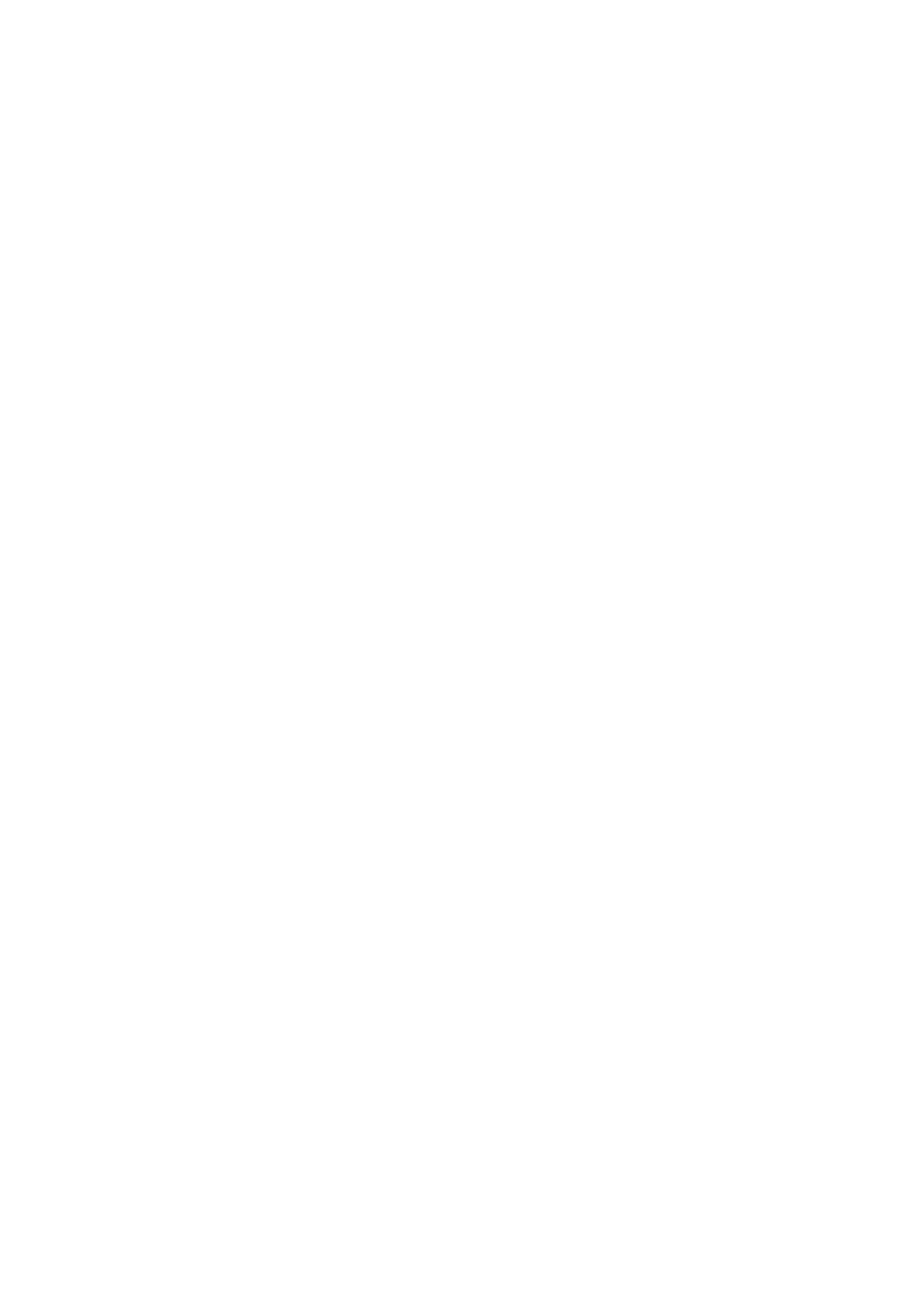

**Fig. 7.** Variation of normal displacement  $u_3$ with displacement *x* (uniformly distributed



**Fig. 9.** Variation of tangential stress  $t_{31}$  with displacement *x* (uniformly distributed force).



**Fig. 11.** Variation of normal displacement  $u_3$ with displacement *x* (linearly distributed force).



**Fig. 8.** Variation of normal stress  $t_{33}$  with displacement *x* (uniformly distributed force).



**Fig. 10.** Variation of conductive temperature  $\varphi$  with displacement *x* (uniformly distributed force).



**Fig. 12.** Variation of normal stress  $t_{33}$  with displacement *x* (linearly distributed force).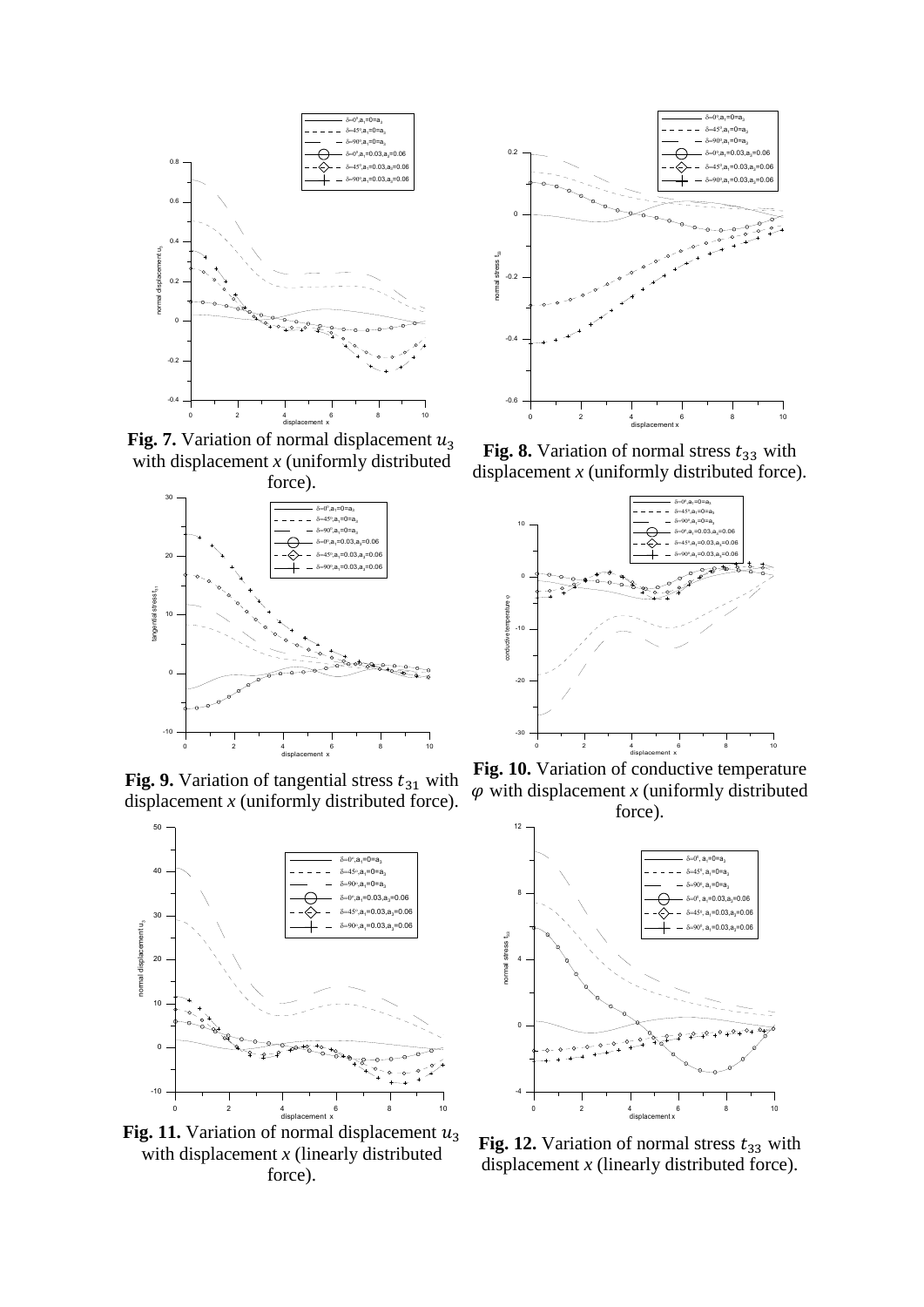



**Fig. 13.** Variation of tangential stress  $t_{31}$  with displacement  $x$  (linearly distributed force).

**Fig. 14.** Variation of conductive temperature  $\varphi$  with displacement *x* (linearly distributed force).

## **9. Conclusion**

Effect of two temperature have significant impact on components of normal displacement, normal stress, tangential stress and conductive temperature. As disturbance travels through the constituents of the medium, it suffers sudden changes resulting in an inconsistent / non uniform pattern of graphs. The deformation in any part of the medium is useful to analyse the deformation field around mining tremors and drilling into the crust. It can also contribute to the theoretical consideration of the seismic and volcanic sources. Since it can account for the deformation fields in the entire volume surrounding the sources region.

4

### **References**

- [1] D.S. Chandrasekharaiah, K.S. Srinath // *The International Journal of Mathematics and Mathematical Sciences* **23(8)** (2000) 555.
- [2] P.J. Chen, M.E. Gurtin // *Zeitschrift für angewandte Mathematik und Physik (ZAMP)* **19** (1968) 614.
- [3] P.J. Chen, M.E. Gurtin, W.O. Williams // *Journal of Applied Mathematics and Physics (ZAMP)* **19** (1968) 969.
- [4] P.J. Chen, M.E. Gurtin, W.O. Williams // *Journal of Applied Mathematics and Physics (ZAMP)* **20** (1969) 107.
- [5] A.E. Green, P.M. Naghdi // *Journal of Thermal Stresses* **15** (1992) 253.
- [6] A.E. Green, P.M. Naghdi // Journal of Elasticity **31** (1993) 189.
- [7] G. Honig, U. Hirdes // *Journal of Computational and Applied Mathematics* **10** (1984) 113.
- [8] R. Kumar, S. Deswal // *The Journal of Sound and vibration* **256(1)** (2002) 173.
- [9] S. Kaushal, R. Kumar, A. Miglani // *Journal of Engineering Physics and Thermophysics* **83(5)** (2010) 1080.
- [10] R. Kumar, T. Kansal // *Journal of Theoretical and Applied Mechanics* **43(3)** (2013) 3.
- [11] R. Kumar, K.D. Sharma, S.K. Garg //*Advances in Acoustics and Vibrations* **2014** (2014) ID 846721.
- [12] N. Sharma, R. Kumar, P. Ram // *Multidiscipline Modeling in Materials and Structures* **6(3)** (2010) 313.
- [13] N. Sharma, R. Kumar, P. Ram // *International Journal of Emerging Trends in Engineering and Development* **5(2)** (2012) 583.
- [14] W.S. Slaughter, *The Linearised Theory of Elasticity* (Birkhӓusar Boston, 2002).